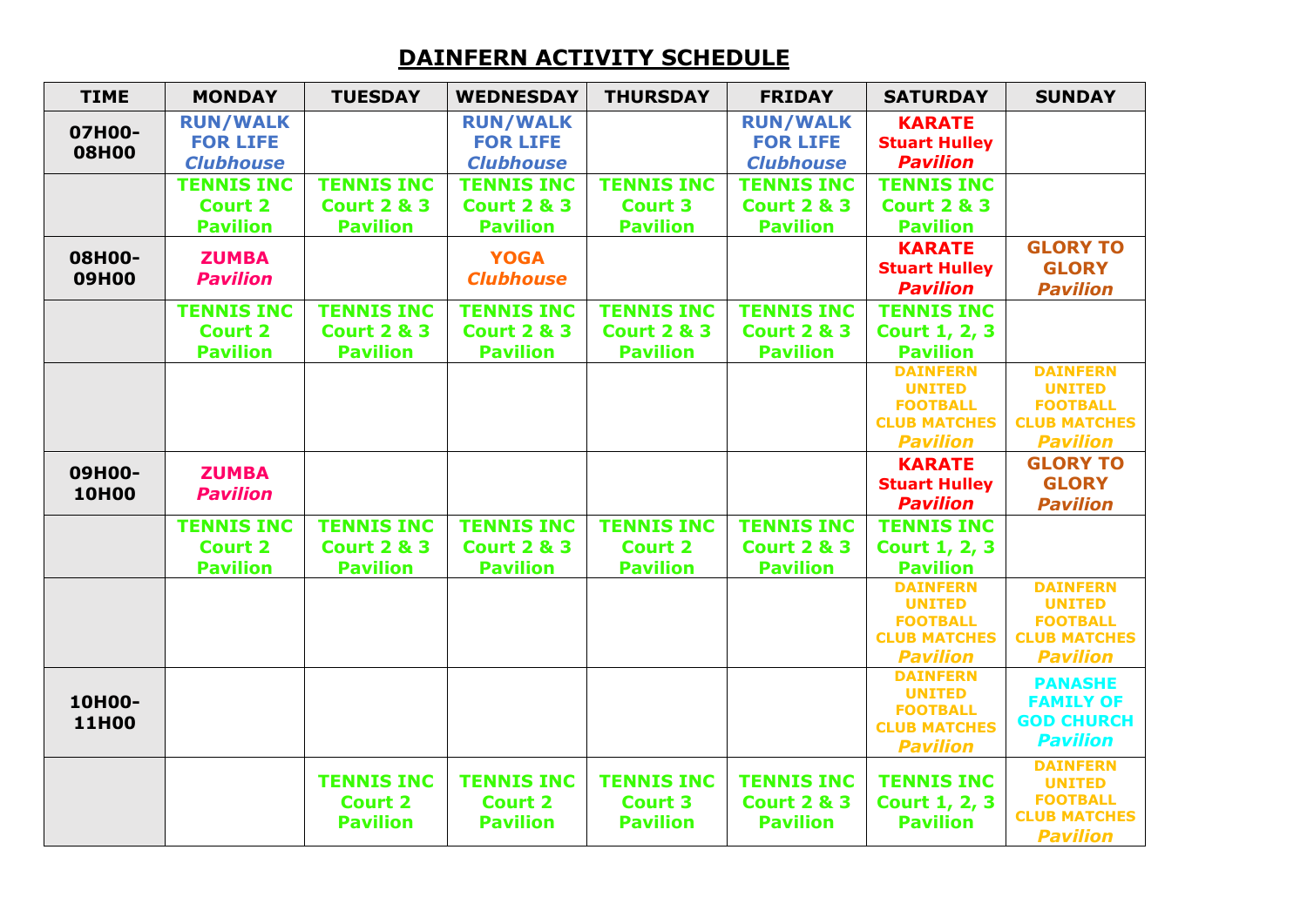| 11H00-<br><b>12H00</b> |                                                                                       |                                                                                       |                                                                                       |                                                                                       |                                                                     | <b>DAINFERN</b><br><b>UNITED</b><br><b>FOOTBALL</b><br><b>CLUB MATCHES</b><br><b>Pavilion</b> | <b>PANASHE</b><br><b>FAMILY OF</b><br><b>GOD CHURCH</b><br><b>Pavilion</b>                    |
|------------------------|---------------------------------------------------------------------------------------|---------------------------------------------------------------------------------------|---------------------------------------------------------------------------------------|---------------------------------------------------------------------------------------|---------------------------------------------------------------------|-----------------------------------------------------------------------------------------------|-----------------------------------------------------------------------------------------------|
|                        |                                                                                       |                                                                                       |                                                                                       | <b>TENNIS INC</b><br><b>Court 3</b><br><b>Pavilion</b>                                |                                                                     | <b>TENNIS INC</b><br><b>Court 1, 2, 3</b><br><b>Pavilion</b>                                  | <b>DAINFERN</b><br><b>UNITED</b><br><b>FOOTBALL</b><br><b>CLUB MATCHES</b><br><b>Pavilion</b> |
| 12H00-<br><b>13H00</b> |                                                                                       |                                                                                       |                                                                                       |                                                                                       |                                                                     | <b>DAINFERN</b><br><b>UNITED</b><br><b>FOOTBALL</b><br><b>CLUB MATCHES</b><br><b>Pavilion</b> | <b>PANASHE</b><br><b>FAMILY OF</b><br><b>GOD CHURCH</b><br><b>Pavilion</b>                    |
| 13H00-<br><b>14H00</b> | <b>BRIDGE</b><br><b>CLUB</b><br><b>Clubhouse</b>                                      | <b>TENNIS INC</b><br><b>Court 2</b><br><b>Pavilion</b>                                |                                                                                       | <b>TENNIS INC</b><br><b>Court 2</b><br><b>Pavilion</b>                                | <b>TENNIS INC</b><br><b>Court 3</b><br><b>Pavilion</b>              | <b>DAINFERN</b><br><b>UNITED</b><br><b>FOOTBALL</b><br><b>CLUB MATCHES</b><br><b>Pavilion</b> | <b>DAINFERN</b><br><b>UNITED</b><br><b>FOOTBALL</b><br><b>CLUB MATCHES</b><br><b>Pavilion</b> |
| 14H00-<br><b>15H00</b> | <b>KUMON</b><br><b>MATHS</b><br><b>Pavilion</b>                                       | <b>KUMON</b><br><b>MATHS</b><br><b>Pavilion</b>                                       | <b>JUNIOR</b><br><b>KARATE</b><br>(Bernard Buys)<br><b>Pavilion</b>                   | <b>KUMON</b><br><b>MATHS</b><br><b>Pavilion</b>                                       | <b>JUNIOR</b><br><b>KARATE</b><br>(Bernard Buys)<br><b>Pavilion</b> | <b>DAINFERN</b><br><b>UNITED</b><br><b>FOOTBALL</b><br><b>CLUB MATCHES</b><br><b>Pavilion</b> | <b>DAINFERN</b><br><b>UNITED</b><br><b>FOOTBALL</b><br><b>CLUB MATCHES</b><br><b>Pavilion</b> |
|                        | <b>TENNIS INC</b><br><b>Court 2 &amp; 3</b><br><b>Pavilion</b>                        | <b>TENNIS INC</b><br><b>Court 2 &amp; 3</b><br><b>Pavilion</b>                        | <b>TENNIS INC</b><br><b>Court 1, 2, 3</b><br><b>Pavilion</b>                          | <b>TENNIS INC</b><br><b>Court 2 &amp; 3</b><br><b>Pavilion</b>                        | <b>TENNIS INC</b><br><b>Court 2 &amp; 3</b><br><b>Pavilion</b>      | <b>SOCIAL</b><br><b>TENNIS</b>                                                                |                                                                                               |
| 15H00-<br><b>16H00</b> | <b>KUMON</b><br><b>MATHS</b><br><b>Pavilion</b>                                       | <b>KUMON</b><br><b>MATHS</b><br><b>Pavilion</b>                                       | <b>JUNIOR</b><br><b>KARATE</b><br>(Bernard Buys)<br><b>Pavilion</b>                   | <b>KUMON</b><br><b>MATHS</b><br><b>Pavilion</b>                                       | <b>JUNIOR</b><br><b>KARATE</b><br>(Bernard Buys)<br><b>Pavilion</b> |                                                                                               |                                                                                               |
|                        | <b>TENNIS INC</b><br><b>Court 2 &amp; 3</b><br><b>Pavilion</b>                        | <b>TENNIS INC</b><br><b>Court 2 &amp; 3</b><br><b>Pavilion</b>                        | <b>TENNIS INC</b><br><b>Court 1, 2, 3</b><br><b>Pavilion</b>                          | <b>TENNIS INC</b><br><b>Court 2 &amp; 3</b><br><b>Pavilion</b>                        | <b>TENNIS INC</b><br><b>Court 2 &amp; 3</b><br><b>Pavilion</b>      | <b>SOCIAL</b><br><b>TENNIS</b>                                                                |                                                                                               |
|                        | <b>DAINFERN</b><br><b>UNITED</b><br><b>FOOTBALL</b><br><b>CLUB</b><br><b>Pavilion</b> | <b>DAINFERN</b><br><b>UNITED</b><br><b>FOOTBALL</b><br><b>CLUB</b><br><b>Pavilion</b> | <b>DAINFERN</b><br><b>UNITED</b><br><b>FOOTBALL</b><br><b>CLUB</b><br><b>Pavilion</b> | <b>DAINFERN</b><br><b>UNITED</b><br><b>FOOTBALL</b><br><b>CLUB</b><br><b>Pavilion</b> |                                                                     |                                                                                               |                                                                                               |
| 16H00-<br><b>17H00</b> | <b>KUMON</b><br><b>MATHS</b><br><b>Pavilion</b>                                       | <b>KUMON</b><br><b>MATHS</b><br><b>Pavilion</b>                                       | <b>JUNIOR</b><br><b>KARATE</b><br>(Bernard Buys)<br><b>Pavilion</b>                   | <b>KUMON</b><br><b>MATHS</b><br><b>Pavilion</b>                                       | <b>JUNIOR</b><br><b>KARATE</b><br>(Bernard Buys)<br><b>Pavilion</b> |                                                                                               |                                                                                               |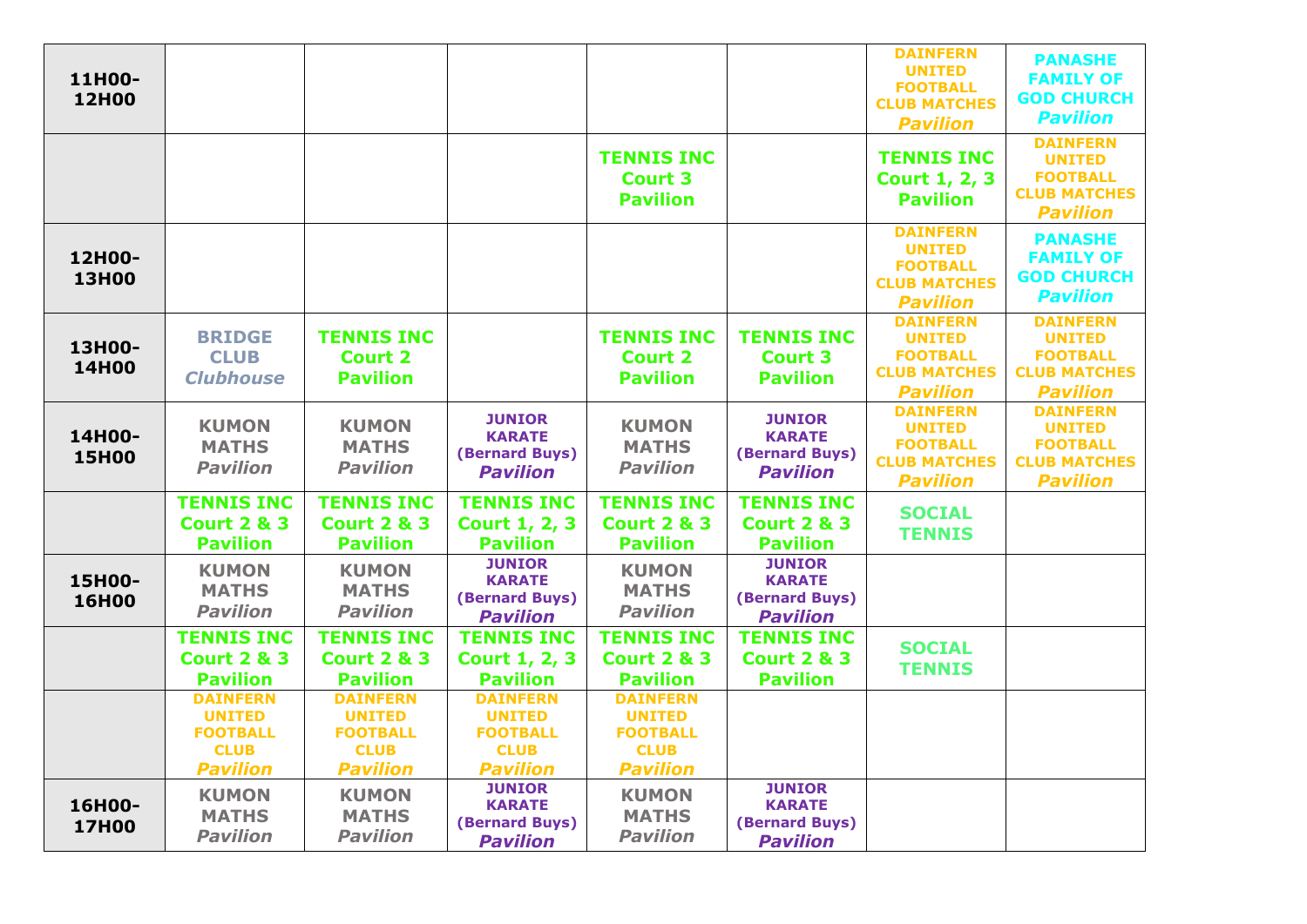|              | <b>TENNIS INC</b><br><b>Court 2 &amp; 3</b> | <b>TENNIS INC</b><br><b>Court 2 &amp; 3</b> | <b>TENNIS INC</b><br><b>Court 1, 2, 3</b> | <b>TENNIS INC</b><br><b>Court 2 &amp; 3</b> | <b>TENNIS INC</b><br><b>Court 2 &amp; 3</b> | <b>SOCIAL</b> |  |
|--------------|---------------------------------------------|---------------------------------------------|-------------------------------------------|---------------------------------------------|---------------------------------------------|---------------|--|
|              | <b>Pavilion</b>                             | <b>Pavilion</b>                             | <b>Pavilion</b>                           | <b>Pavilion</b>                             | <b>Pavilion</b>                             | <b>TENNIS</b> |  |
|              | <b>DAINFERN</b>                             | <b>DAINFERN</b>                             | <b>DAINFERN</b>                           | <b>DAINFERN</b>                             | <b>DAINFERN</b>                             |               |  |
|              | <b>UNITED</b>                               | <b>UNITED</b>                               | <b>UNITED</b>                             | <b>UNITED</b>                               | <b>UNITED</b>                               |               |  |
|              | <b>FOOTBALL</b>                             | <b>FOOTBALL</b>                             | <b>FOOTBALL</b>                           | <b>FOOTBALL</b>                             | <b>FOOTBALL</b>                             |               |  |
|              | <b>CLUB</b>                                 | <b>CLUB</b>                                 | <b>CLUB</b>                               | <b>CLUB</b>                                 | <b>CLUB</b>                                 |               |  |
|              | <b>Pavilion</b>                             | <b>Pavilion</b>                             | <b>Pavilion</b>                           | <b>Pavilion</b>                             | <b>Pavilion</b>                             |               |  |
|              | <b>YOGA</b>                                 |                                             |                                           |                                             |                                             |               |  |
|              | <b>Clubhouse</b>                            |                                             |                                           |                                             |                                             |               |  |
|              |                                             |                                             |                                           |                                             | <b>ADULTS</b>                               |               |  |
| 17H00-       | <b>YOGA</b>                                 |                                             |                                           |                                             | <b>KARATE</b>                               |               |  |
| <b>18H00</b> | <b>Clubhouse</b>                            |                                             |                                           |                                             | (Bernard Buys)                              |               |  |
|              |                                             |                                             |                                           |                                             | <b>Pavilion</b>                             |               |  |
|              | <b>TENNIS INC</b>                           | <b>TENNIS INC</b>                           | <b>TENNIS INC</b>                         | <b>TENNIS INC</b>                           | <b>TENNIS INC</b>                           |               |  |
|              | <b>Court 2 &amp; 3</b>                      | <b>Court 2 &amp; 3</b>                      | <b>Court 2 &amp; 3</b>                    | <b>Court 2 &amp; 3</b>                      | <b>Court 2 &amp; 3</b>                      |               |  |
|              | <b>Pavilion</b>                             | <b>Pavilion</b>                             | <b>Pavilion</b>                           | <b>Pavilion</b>                             | <b>Pavilion</b>                             |               |  |
|              | <b>DAINFERN</b>                             | <b>DAINFERN</b>                             | <b>DAINFERN</b>                           | <b>DAINFERN</b>                             | <b>DAINFERN</b>                             |               |  |
|              | <b>UNITED</b>                               | <b>UNITED</b>                               | <b>UNITED</b>                             | <b>UNITED</b>                               | <b>UNITED</b>                               |               |  |
|              | <b>FOOTBALL</b><br><b>CLUB</b>              | <b>FOOTBALL</b><br><b>CLUB</b>              | <b>FOOTBALL</b><br><b>CLUB</b>            | <b>FOOTBALL</b><br><b>CLUB</b>              | <b>FOOTBALL</b><br><b>CLUB</b>              |               |  |
|              |                                             |                                             |                                           | <b>Pavilion</b>                             | <b>Pavilion</b>                             |               |  |
|              | <b>Pavilion</b>                             | <b>Pavilion</b>                             | <b>Pavilion</b>                           |                                             |                                             |               |  |
| 18H00-       | <b>YOGA</b>                                 | <b>SOCIAL</b>                               | <b>YOGA</b>                               |                                             |                                             |               |  |
| <b>19H00</b> | <b>Clubhouse</b>                            | <b>TENNIS</b>                               | <b>Clubhouse</b>                          |                                             |                                             |               |  |
|              |                                             | <b>FIT CAMP</b>                             |                                           | <b>FIT CAMP</b>                             |                                             |               |  |
|              |                                             | <b>Pavilion</b>                             |                                           | <b>Pavilion</b>                             |                                             |               |  |
|              | <b>TENNIS INC</b>                           | <b>TENNIS INC</b>                           | <b>TENNIS INC</b>                         | <b>TENNIS INC</b>                           |                                             |               |  |
|              | <b>Court 3</b>                              | <b>Court 2 &amp; 3</b>                      | <b>Court 2 &amp; 3</b>                    | <b>Court 2 &amp; 3</b>                      |                                             |               |  |
|              | <b>Pavilion</b>                             | <b>Pavilion</b>                             | <b>Pavilion</b>                           | <b>Pavilion</b>                             |                                             |               |  |
|              | <b>DAINFERN</b>                             | <b>DAINFERN</b>                             | <b>DAINFERN</b>                           | <b>DAINFERN</b>                             | <b>DAINFERN</b>                             |               |  |
|              | <b>UNITED</b>                               | <b>UNITED</b>                               | <b>UNITED</b>                             | <b>UNITED</b>                               | <b>UNITED</b>                               |               |  |
|              | <b>FOOTBALL</b>                             | <b>FOOTBALL</b>                             | <b>FOOTBALL</b>                           | <b>FOOTBALL</b>                             | <b>FOOTBALL</b>                             |               |  |
|              | <b>CLUB</b>                                 | <b>CLUB</b>                                 | <b>CLUB</b>                               | <b>CLUB</b>                                 | <b>CLUB</b>                                 |               |  |
|              | <b>Pavilion</b>                             | <b>Pavilion</b>                             | <b>Pavilion</b>                           | <b>Pavilion</b>                             | <b>Pavilion</b>                             |               |  |
| 19H00-       | <b>ADULTS</b><br><b>KARATE</b>              | <b>BRIDGE</b>                               | <b>GLORY TO</b>                           | <b>TENNIS INC</b>                           |                                             |               |  |
|              | (Bernard Buys)                              | <b>CLUB</b>                                 | <b>GLORY</b>                              | <b>Court 3</b>                              |                                             |               |  |
| <b>20H00</b> | <b>Pavilion</b>                             | <b>Clubhouse</b>                            | <b>Pavilion</b>                           | <b>Pavilion</b>                             |                                             |               |  |